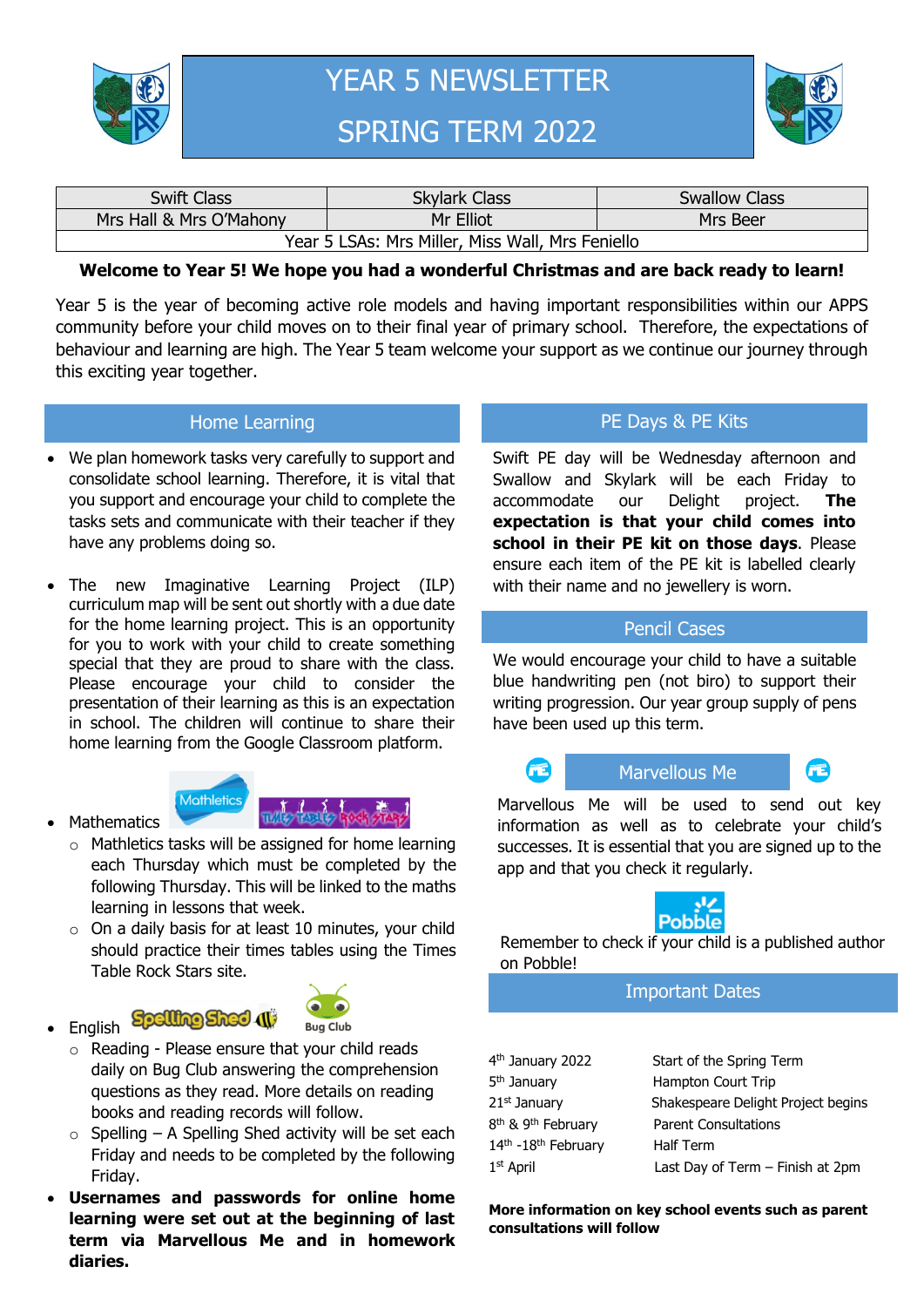## **Year 5 Imaginative Learning Project Topics – Engage, Develop, Innovate and Express**



**Class Texts**



At APPS, we follow The Literary Curriculum with Literacy Tree, which places quality literature at the core of English teaching. Below are the texts that Year 5 will study over the course of the term. If you are able to discuss the books with your child as we study them, it would really support their learning. All books are available from bookshops and local libraries. Please refer to the whole school text overview on the school's website for the texts studied in the spring and summer terms.

| Spring 1                                                   |                                                                         | Spring 2                                    |                       |  |
|------------------------------------------------------------|-------------------------------------------------------------------------|---------------------------------------------|-----------------------|--|
| Freedom /<br>A tak st<br>Jerdine Nolen<br>James E. Ransome | $\bullet$ $\bullet$<br>Delight <b>U</b><br>A Midsummer Night's<br>Dream | ARGOT LEE SHETTIER<br><b>LAGILE FREEMAN</b> | THE<br><b>TEMPEST</b> |  |
| Freedom Bird                                               | Guildford Shakespeare                                                   | Hidden Figures                              | The Tempest           |  |
| Jerdine Nolen                                              | Company                                                                 | Margot Lee Shetterly                        | William Shakespeare   |  |